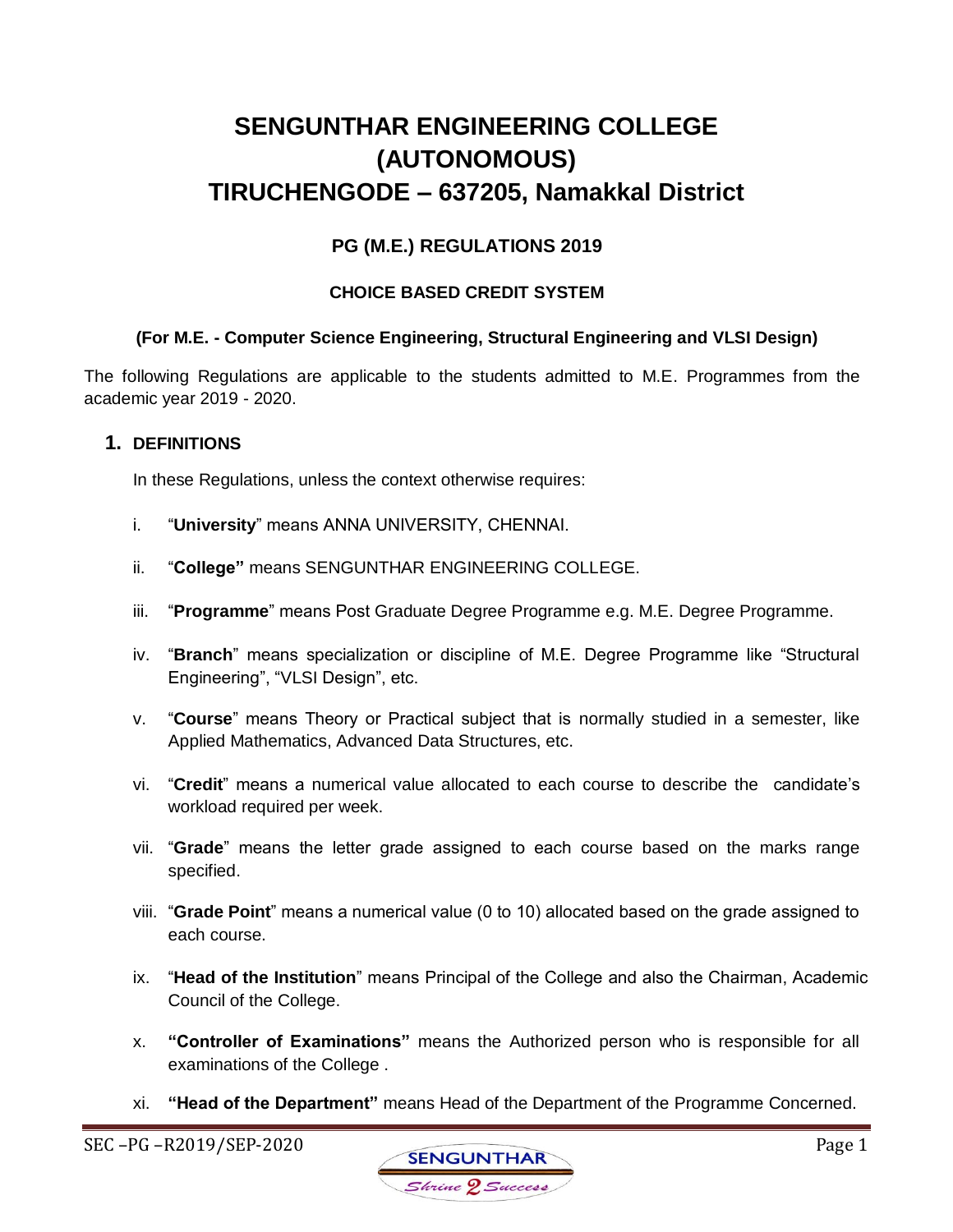# **2. ADMISSION PROCEDURE**

Candidates for admission to the first semester of the M.E. Programme shall be required to have passed an appropriate qualifying Degree Examination of Anna University or any examination of any other University or authority accepted by the Syndicate of Anna University, Chennai as equivalent thereto.

Eligibility conditions for admission such as the Eligible UG Degree, marks, class obtained the number of attempts in the qualifying examination and physical fitness will be as prescribed by the Syndicate of the Anna University from time to time.

# **3. PROGRAMMES OFFERED**

- 1. M.E. Computer Science &Engineering
- 2. M.E. Structural Engineering
- 3. M.E. VLSI Design

# **3.1 MODES OF STUDY**

### **3.1.1 Full-Time**

Candidates admitted under 'Full-Time' should be available in the College / Institution during the entire duration of working hours (From Morning to Evening on Full-Time basis) for the curricular, co-curricular and extra-curricular activities assigned to them.

The Full-Time candidates should not attend any other Full-Time programme(s) / course(s) or take up any Full-Time job / Part-Time job in any Institution or Company during the period of the Full-Time programme. Violation of the above rules will result in cancellation of admission to the PG programme.

# **4. STRUCTURE OF THE PROGRAMMES**

### **4.1 Categorization of Courses**

Every Post Graduate Degree Programme will have a curriculum with syllabi consisting of theory and practical courses that shall be categorized as follows

- i. **Foundation Courses (FC)** may include Mathematics or other basic courses.
- ii. **Professional Core (PC)** courses include the core courses relevant to the chosen Specialization / branch.
- iii. **Professional Elective (PE)** courses include the elective courses relevant to the chosen Specialization / branch.
- iv. **Employability Enhancement Courses (EEC)** includes Project Work and / or Internship, Seminar, Professional Practices, Summer Project, Case Study and Industrial / Practical Training.

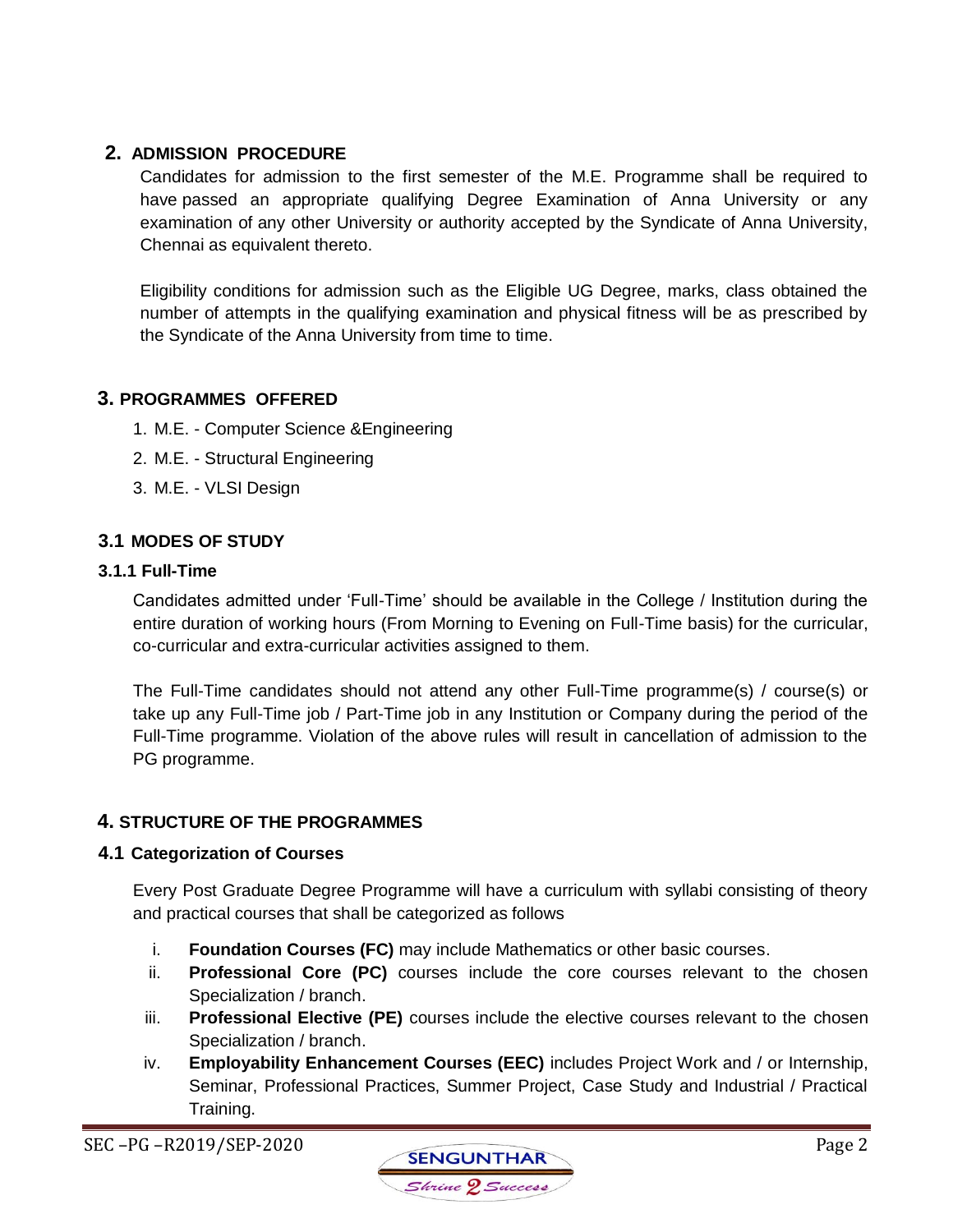Instead of two electives in the curriculum, the student may be permitted to choose a maximum of two courses from other PG programmes with the approval of the Head of the department offering such courses.

### **4.2 Courses per Semester**

Curriculum of a semester shall normally have a blend of theory and practical courses including Employability Enhancement Courses. Each course may have credits assigned as per clause 4.3

### **4.3 Credit Assignment**

| <b>S. No.</b> | Name of the Programme                 | <b>Minimum Credits to be Earned</b> |
|---------------|---------------------------------------|-------------------------------------|
|               | M.E. Computer Science and Engineering |                                     |
| 2             | M.E. Structural Engineering           |                                     |
| 3             | M.E. VLSI Design                      |                                     |

Each course is assigned certain number of credits based on the following:

| <b>Contact Period Per Week</b>                                   | <b>Credits</b> |
|------------------------------------------------------------------|----------------|
| 1 Lecture Period                                                 |                |
| 1 Tutorial Period                                                |                |
| 2 Practical Periods (Laboratory / Seminar / Project Work / etc.) |                |

The Contact Periods per week for Tutorials and Practical can only be in multiples of 2.

### **4.4 Project Work**

- **4.4.1** The project work for M.E.Programmes consists of Phase I and Phase II.The Phase I is to be undertaken during III semester and Phase – II, which is a continuation of Phase – I is to be undertaken during IV semester.
- **4.4.2** In case of candidates of M.E.Programmes not completing Phase I of project work successfully, the candidates can undertake Phase - I again in the subsequent semester. In such cases the candidates can enroll for Phase - II, only after successful completion of Phase - I
- **4.4.3** Project work shall be carried out under the supervision of a "qualified teacher" in the Department concerned. In this context "qualified teacher" means the faculty member possessing (i) PG degree with a minimum of 3 years' experience in teaching or (ii) Ph.D. degree.

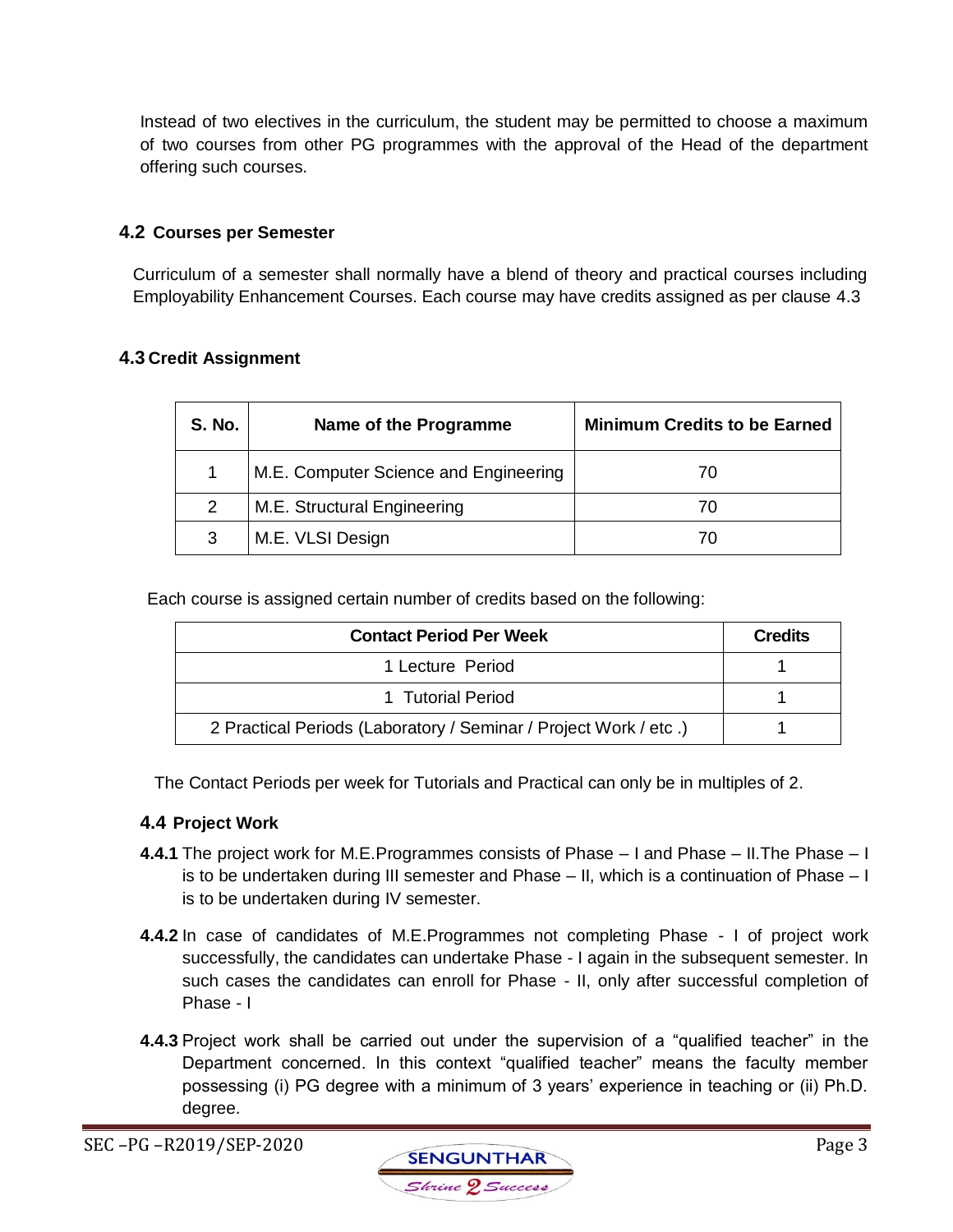- **4.4.4** A candidate may, however, in certain cases, be permitted to work on projects in an Industrial/Research Organization, on the recommendations of the Head of the Department Concerned. In such cases, the Project work shall be jointly supervised by a supervisor of the department and an expert, as a joint supervisor from the organization and the student shall be instructed to meet the supervisor periodically and to attend the review committee meetings for evaluating the progress.
- **4.4.5** The Project work (Phase II) shall be pursued for a minimum of 16 weeks during the final semester.
- **4.4.6** The deadline for submission of final Project Report is 60 calendar days from the last working day of the semester in which project / thesis / dissertation is done. However, the Phase-I of the Project work in M.E. Programmes shall be submitted within a maximum period of 30 calendar days from the last working day of the semester as per the academic calendar published by the college.

### **4.5 Industrial Training / Internship**

The students may undergo Industrial training for a period as specified in the curriculum during summer / winter vacation. In this case the training has to be undergone continuously for the entire period.

The students may undergo Internship at Research organization / University (after due approval from the Department Consultative Committee) for the period prescribed in the curriculum during summer / winter vacation, in lieu of Industrial training.

### **4.6 Value Added Courses**

The Students may optionally undergo Value Added Courses and the credits earned through the Value Added Courses shall be over and above the total credit requirement prescribed in the curriculum for the award of the degree. One / Two credit courses shall be offered by a department of an institution with the prior approval from the Head of the Institution. The details of the syllabus, time table and faculty may be sent to the Controller of Examinations after approval from the Head of the Institution concerned at least one month before the course is offered. Students can take a maximum of two one credit courses / one two credit course during the entire duration of the Programme.

### **4.7 Online Courses**

- **4.7.1** Students may be permitted to credit only one online course of 3 credits with the approval of Head of the Institution and Board of Studies concerned.
- **4.7.2** Students may be permitted to credit one online course (which are provided with certificate) subject to a maximum of three credits. The approved list of online courses will be provided by the Board of Studies concerned from time to time. The student needs to obtain certification or credit to become eligible for writing the

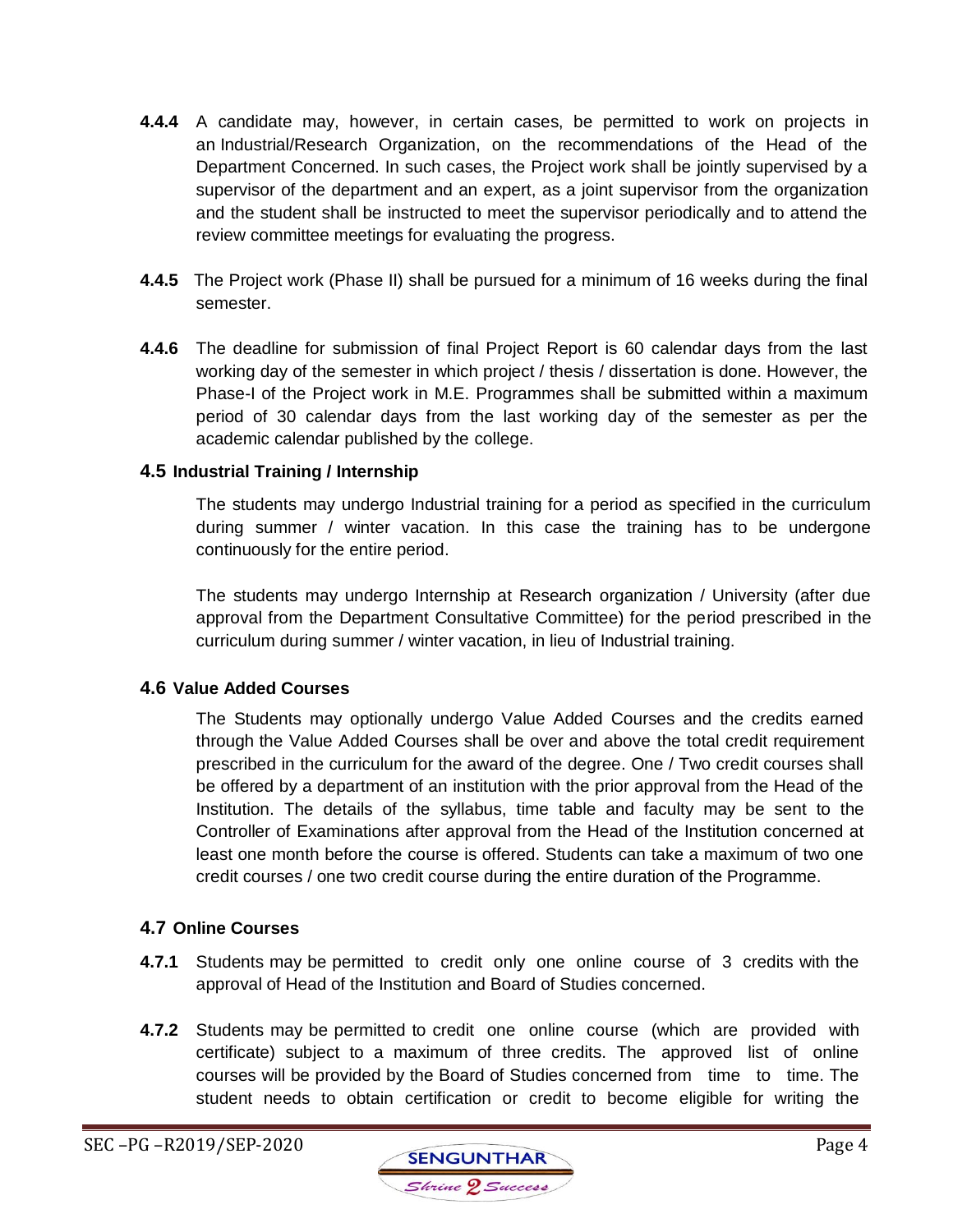End Semester Examination to be conducted by Controller of Examinations. The details regarding online courses taken up by students should be sent to the Controller of Examinations, one month before the commencement of end Semester Examination.

### **4.8 Medium of Instruction**

The medium of instruction is English for all courses, examinations, seminar presentations and project / thesis / dissertation reports.

# **5. DURATION OF THE PROGRAMMES**

**5.1** The minimum and maximum period for completion of the P.G. Programmes are given below:

| Programme | Min. No. of Semesters | <b>Max. No. of Semesters</b> |
|-----------|-----------------------|------------------------------|
| M.E.      |                       |                              |

- **5.2** The Curriculum and Syllabi of all the P.G. Programmes shall be approved by the Academic Council. The number of Credits to be earned for the successful completion of the programme shall be as specified in the Curriculum of the respective specialization of the P.G. Programme.
- **5.3** Each semester shall normally consist of 80 working days or 560 periods of each 50 minutes duration. The Head of the Institution shall ensure that every teacher imparts instruction as per the number of periods specified in the syllabus and that the teacher teaches the full content of the specified syllabus for the course being taught. For the purpose of calculation of attendance requirement for writing the end semester examinations by students, following method shall be used.

Percentage of Attendance = 
$$
\frac{A}{B} \times 100
$$

- A -- Total No. of periods attended in all the courses per semester
- B -- Total No. of periods taken together for all courses of the semester

End Semester Examinations conducted by the College will be scheduled after the last working day of the semester.

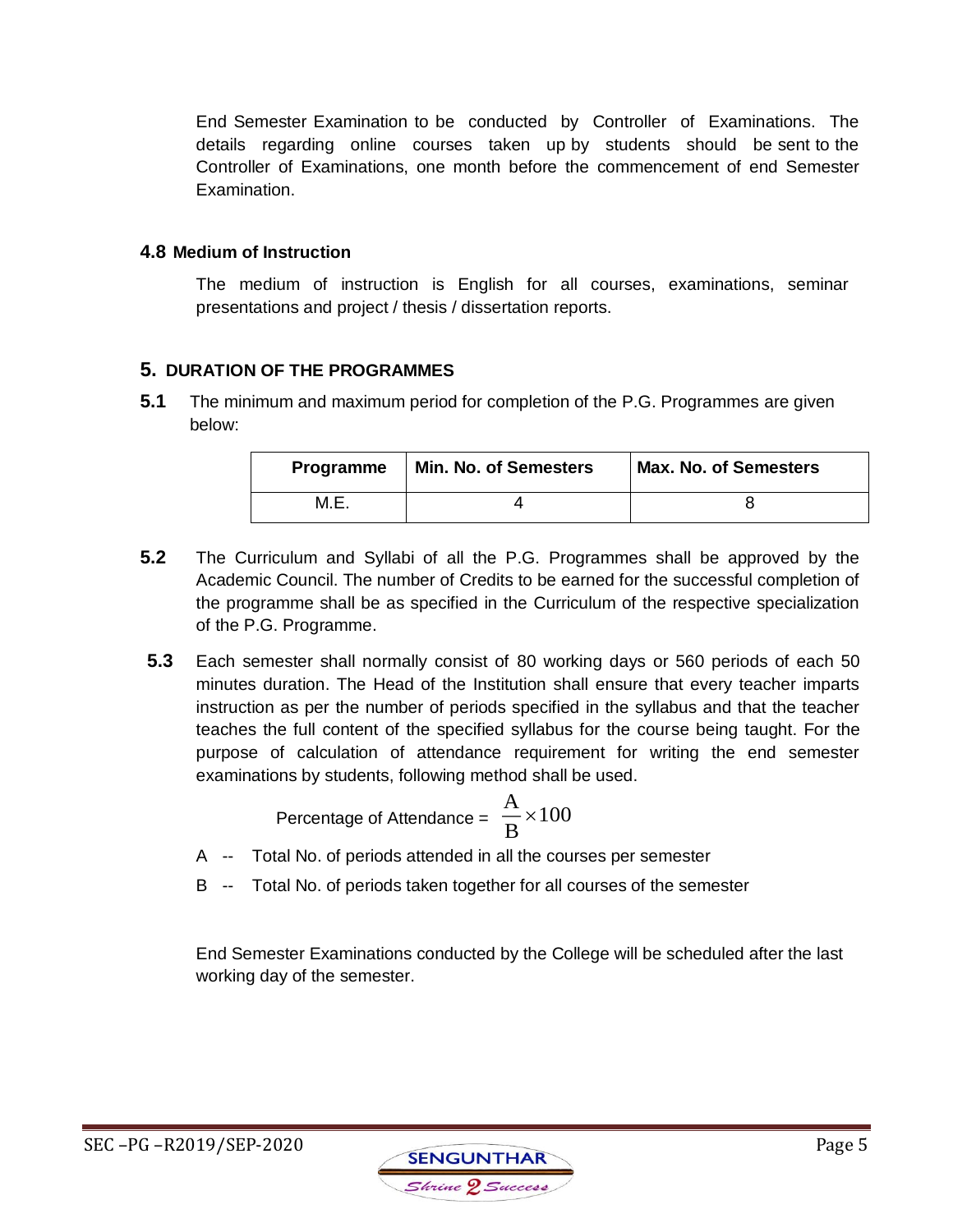# **6. COURSE REGISTRATION**

**6.1** The Institution is responsible for registering the courses that each student is proposing to undergo in the ensuing semester. Each student has to register for all courses to be undergone in the curriculum of a particular semester (with the facility to drop courses to a maximum of 6 credits (vide clause 6.2). The student can also register for courses for which the student has failed in the earlier semesters. In such cases the student shall do reappearance registration for those courses for which the attendance requirement is not compulsory. However, the student have the option to take up some other professional elective or open elective that he has failed to pass. But, the total number of credits that a student is allowed to register per semester cannot exceed 36. The registration details of the candidates may be approved by the Head of the Institution and forwarded to the Controller of Examinations. This registration is for undergoing the course as well as for writing the End Semester Examinations. No Elective course shall be offered by any department unless a minimum 5 students register for the course. However, if the students admitted in the associated Branch and Semester is less than 5, this minimum will not be applicable.

### **The courses that a student registers in a particular semester may include**

- i. Courses of the current semester.
- ii. The core (Theory/Lab /EEC) courses that the student has not cleared in the previous semesters.
- iii. Elective courses which the student failed (either the same elective or a different elective instead)

# **6.2 Flexibility to Drop courses**

- **6.2.1** A student has to earn the total number of credits specified in the curriculum of the respective Programme of study in order to be eligible to obtain the degree.
- **6.2.2** From the II to Final semesters, the student has the option of dropping existing courses in a semester during registration. Total number of credits of such courses cannot exceed 6 for PG programmes.

# **7. EVALUATION OF PROJECT WORK**

The evaluation of Project Work for Phase-I & Phase-II of M.E. shall be done independently in the respective semesters and marks shall be allotted as per the weightages given in Clause 7.1.

**7.1** There shall be three assessments (each 100 marks) during the Semester by a review committee. The Student shall make presentation on the progress made before the Committee. The Head of the Institution shall constitute the review committee for each branch of study. The total marks obtained in the three assessments shall be reduced to 40 marks and rounded to the nearest integer (as per the Table given below). There will be a vice-voce Examination during End Semester Examinations conducted by a

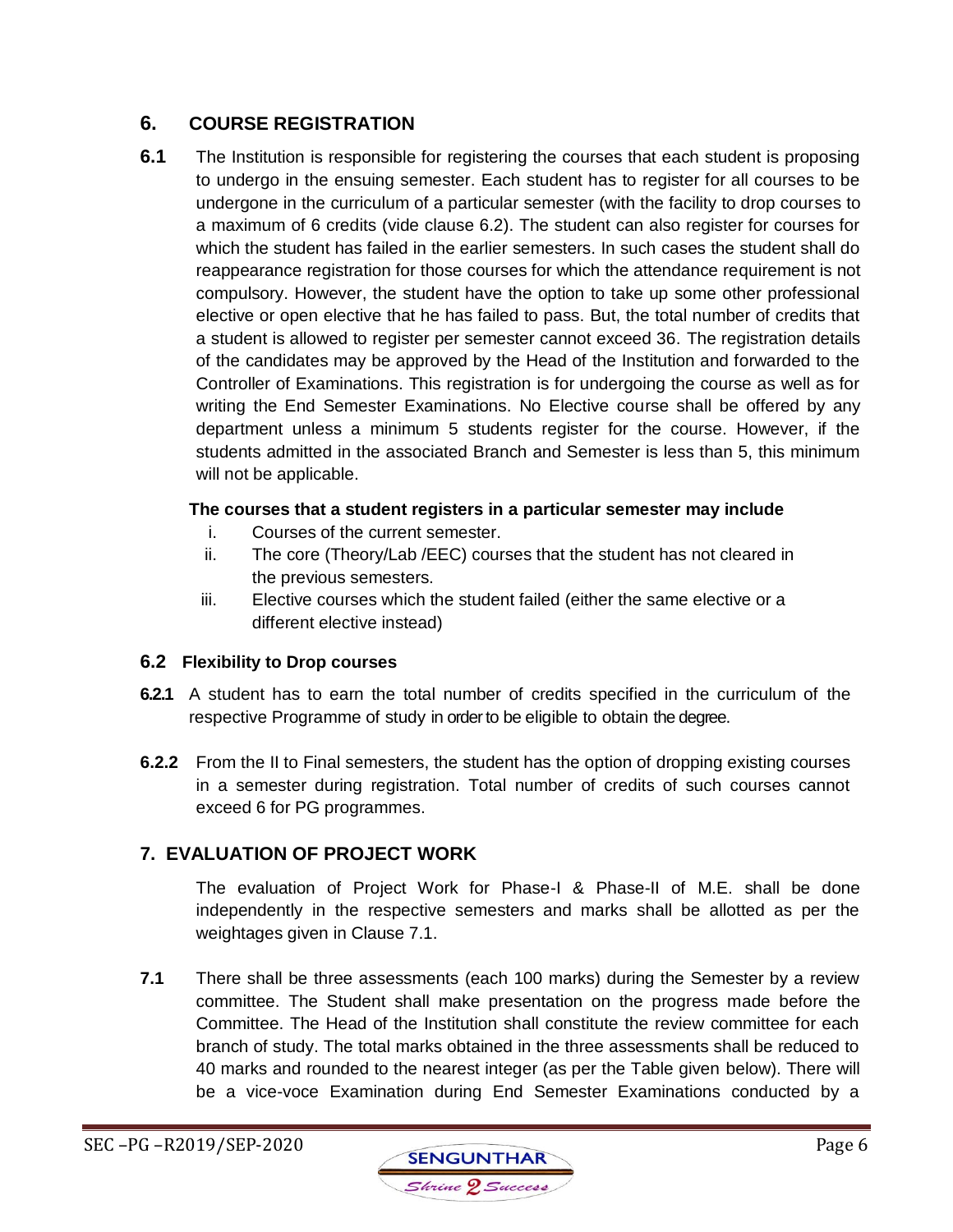Committee consisting of the supervisor, one internal examiner and one external examiner. The internal examiner and the external examiner shall be appointed by the Controller of Examination. The distribution of marks for the internal assessment and End semester examination is given below:

| <b>Internal Assessment</b><br>(40 Marks) |                    | <b>End Semester Examination</b><br>$(60$ Marks) |                                           |                                      |                      |                        |
|------------------------------------------|--------------------|-------------------------------------------------|-------------------------------------------|--------------------------------------|----------------------|------------------------|
| <b>Review</b>                            | <b>Review</b><br>Ш | <b>Review</b><br>Ш                              | Thesis<br><b>Submission</b><br>(20 Marks) | Viva – Voce<br>(Rounded to 40 Marks) |                      |                        |
| 10                                       | 15                 | 15                                              | External<br>Examiner                      | Internal<br>Examiner                 | External<br>Examiner | Supervisor<br>Examiner |
|                                          |                    |                                                 | 20                                        | 15                                   | 15                   | 10                     |

- **7.2** The Project Report prepared according to approved guidelines as given by Board of Studies and duly signed by the supervisor(s) and the Head of the Department concerned shall be submitted to the Head of the Institution.
- **7.3** If the candidate fails to obtain 50% of the internal assessment marks in the Phase I and Phase – II of final project, he/she will not be permitted to submit the report for that particular semester and has to re-enroll for the same in the subsequent semester.

If a candidate fails to submit the project report on or before the specified deadline, he / she is deemed to have failed in the Project Work and shall re-enroll for the same in a subsequent semester. This applies to both Phase – I and Phase – II in Project Work. If a candidate fails in the end semester examinations of Phase – I, he/she has to resubmit the Project Report within 30 days from the date of declaration of the results. If he / she fails in the End semester examination of Phase – II of Project work of M.E, he / she shall resubmit the Project Report within 60 days from the date of declaration of the results. The resubmission of a project report and subsequent viva-voce examination will be considered as reappearance with payment of exam fee. For this purpose the same Internal and External examiners shall evaluate the resubmitted report.

- **7.3.1** A copy of the approved Project Report after the successful completion of viva-voce examinations shall be kept in the library of the college /institution.
- **7.3.2** Practical / Industrial Training, Summer Project if specified in the Curriculum shall not exceed the maximum duration of 4 weeks and should be organized by the Head of the Department for every student.

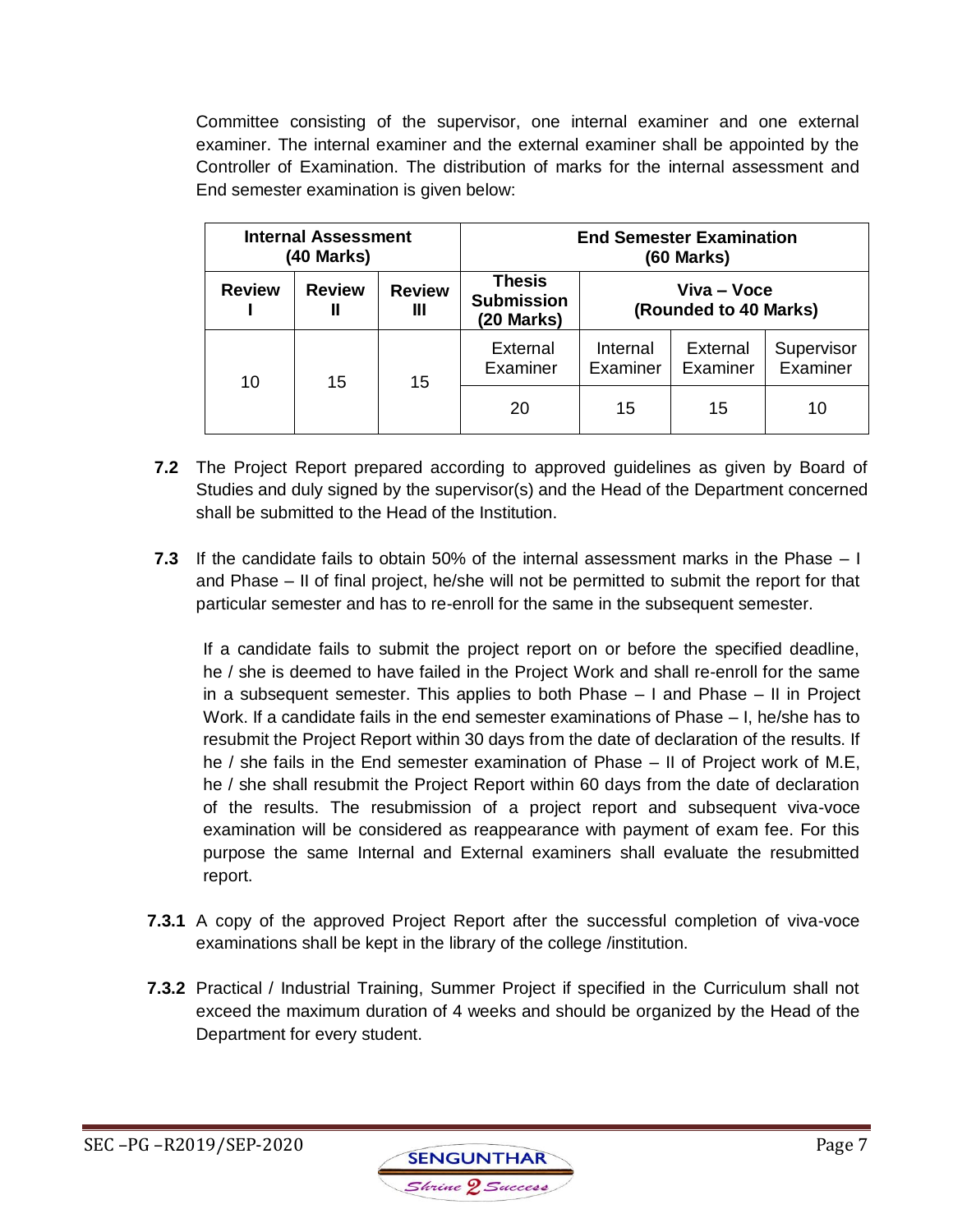**7.3.3** At the end of Practical / Industrial Training, Summer Project the candidate shall submit a certificate from the organization where he/she has undergone training and also a brief report. The evaluation for 100 marks will be carried out internally based on this report and a Viva-Voce Examination will be conducted by a Departmental Committee constituted by the Head of the Institution. Certificates submitted by the students shall be attached to the mark list sent by the Head of the Department to the Controller of Examination.

# **8. FACULTY ADVISOR**

There shall be a faculty advisor for each class. The faculty advisor will be one among the (course-instructors) of the class. He / She will be appointed by the Head of the department concerned. The faculty advisor is the ex-officio member and the Convener of the class committee. The responsibilities for the faculty advisor shall be:

- To act as the channel of communication between the Head of the Department and the students of the respective class.
- To collect and maintain various statistical details of students.
- To help the chairperson of the class committee in planning and conduct of the class committee meetings.
- To monitor the academic performance of the students including attendance and to inform the class committee.
- To attend to the students' welfare activities like awards, medals, scholarships and industrial visits.

# **9. CLASS COMMITTEE**

- **9.1** A Class Committee consists of teachers of the concerned class, student representatives and a chairperson who is not teaching the class. It is like the 'Quality Circle' (more commonly used in industries) with the overall goal of improving the teaching-learning process. The functions of the class committee include:
	- Solving problems experienced by students in the class room and in the laboratories.
	- Clarifying the regulations of the programme and the details of rules therein.
	- Informing the student representatives, the "academic schedule" including the dates of assessments and the syllabus coverage for each assessment period.
	- Informing the student representatives, the details of regulations regarding the weightages used for each assessment. In the case of practical courses (laboratory / project work / seminar etc.) the breakup of marks for each experiment/ exercise/ module of work, should be clearly discussed in the class committee meeting and informed to the students.

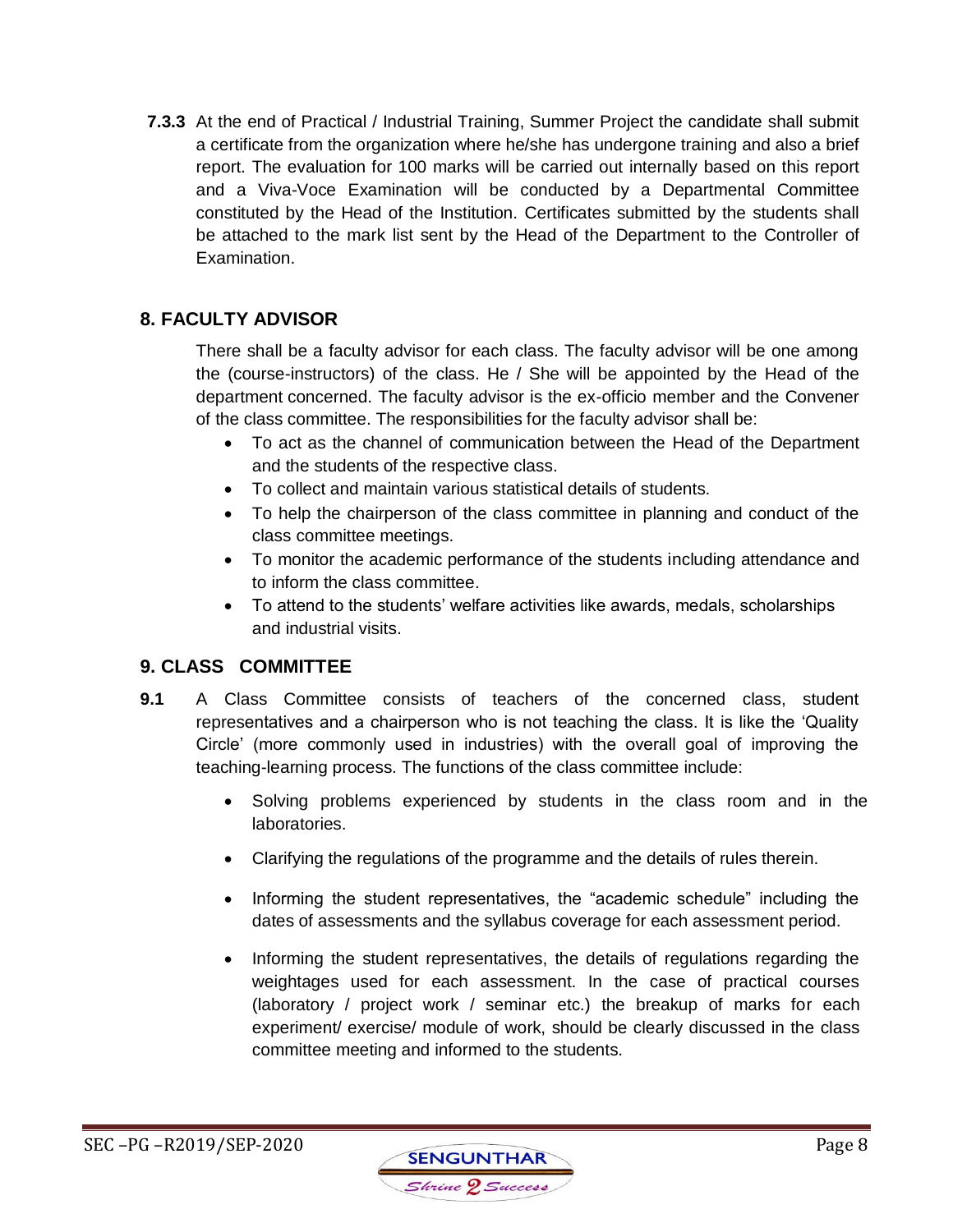- Analyzing the performance of the students of the class after each test and finding the ways and means of improving the Students Performance
- Identifying the weak students, if any, in any specific subject and requesting the teachers concerned to provide some additional help or guidance or coaching to such weak students as frequently as possible.
- **9.2** The class committee for a class under a particular programme is normally constituted by the Head of the Department. However, if the students of different programmes are mixed in a class, the class committee is to be constituted by the Head of the Institution.
- **9.3** The class committee shall be constituted on the first working day of any semester or earlier.
- **9.4** At least 2 student representatives (usually 1 boy and 1 girl) shall be included in the class committee.
- **9.5** The chairperson of the class committee shall invite the faculty advisor(s) and the Head of the Department to the meeting of the class committee.
- **9.6** The Head of the Institution may participate in any class committee of the institution.
- **9.7** The Chairperson of be Class Committee is required to prepare the minutes of every meeting, submit the same to the Head of the Institution within two days of the meeting and arrange to circulate among the concerned students and teachers. If there are some points in the minutes requiring action by the management, the same shall be brought to the notice of the management by the Head of the Institution.
- **9.8** The first meeting of the class committee shall be held within one week from the date of commencement of the semester in order to inform the students about the nature and weightages of assessments within the framework of the Regulations. Two or three subsequent meetings may be held at suitable intervals. During these meetings the student members, representing the entire class, shall meaningfully interact and express the opinions and suggestions of the class students to improve the effectiveness of the teaching-learning process.

# **9.9 COURSE COMMITTEE FOR COMMON COURSES**

Each common course offered to more than one group of students shall have a "Course Committee" comprising all the teachers teaching the common course with one of them nominated as Course Coordinator. The nomination of the course Coordinator shall be made by the Head of the Department / Head of the Institution depending upon whether all the teachers teaching the common course belong to a single department or to several departments. The 'Course committee' shall meet as often as possible and ensure uniform evaluation of the tests and arrive at a common scheme of evaluation for the tests. Wherever it is feasible, the course committee may also prepare a common question paper for the Assessment Test(s).

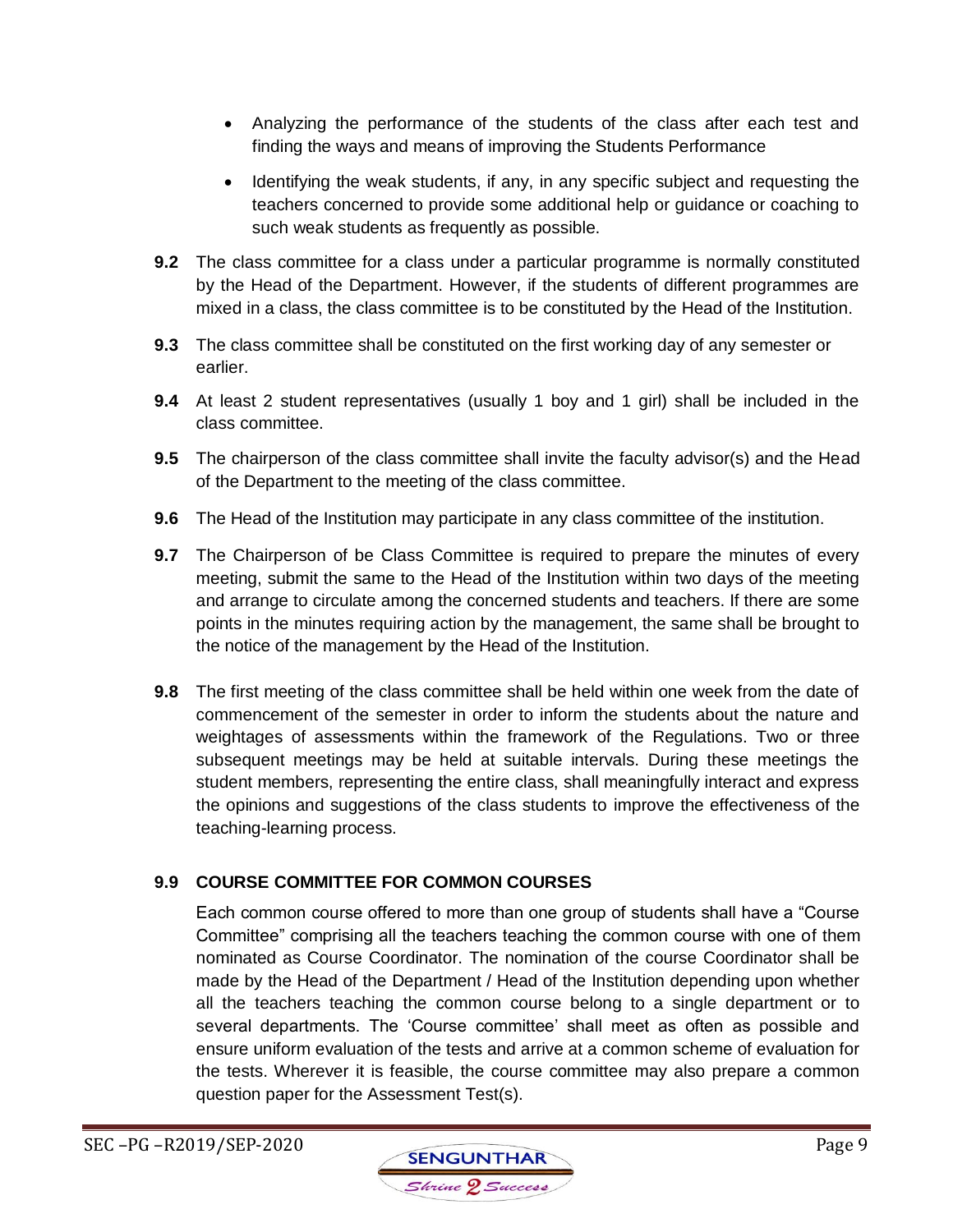# **10. ATTENDANCE REQUIREMENTS FOR COMPLETION OF END SEMESTER**

**10.1** A student who has fulfilled the following conditions shall be deemed to have satisfied the attendance requirements for completion of a end semester. Ideally every student is expected to attend all classes and earn 100% attendance. However in order to allow provision for certain unavoidable reasons such as prolonged hospitalization / accident / specific illness the student is expected to earn a minimum of 75% attendance to become eligible to appear for the End-Semester Examinations.

Therefore, every student shall secure not less than 75% of overall attendance in that semester as per clause 5.3.

- **10.2** However, a candidate who secures overall attendance between 65% and 74% in that current semester due to medical reasons (prolonged hospitalization / accident / specific illness / participation in sports events) may be permitted to appear for the current semester examinations subject to the condition that the candidate shall submit the medical certificate / sports participation certificate to the Head of the Institution.
- **10.3** Candidates who secure less than 65% overall attendance and who do not satisfy the clauses 10.1 &10.2 will not be permitted to appear for the End-Semester Examination of that current semester and are not permitted to go to next semester. They are required to repeat the same semester in the next academic year as per the norms prescribed by the Directorate of Technical Education, TN and Anna University.
- **10.4** However the candidates who secure less than 65% and above 55% of overall attendance may apply for condonation of shortage of attendance on genuine grounds. Application for condonation of shortage of attendance along with the prescribed fee should be forwarded so as to be received in the office of the Controller of Examinations along with the final attendance statement within 7 working days, before the commencement of the semester examination. Candidate can seek condonation of shortage of attendance only once in the entire duration of a course.

# **11. ASSESSMENT PROCEDURE FOR AWARDING MARKS**

The maximum marks assigned to different courses shall be as given below:

Each of the theory and practical courses (including project work) shall carry a maximum of 100 marks of which 40 marks will be through Continuous Internal Assessment (CIA) and the End Semester Examination will carry 60 marks.

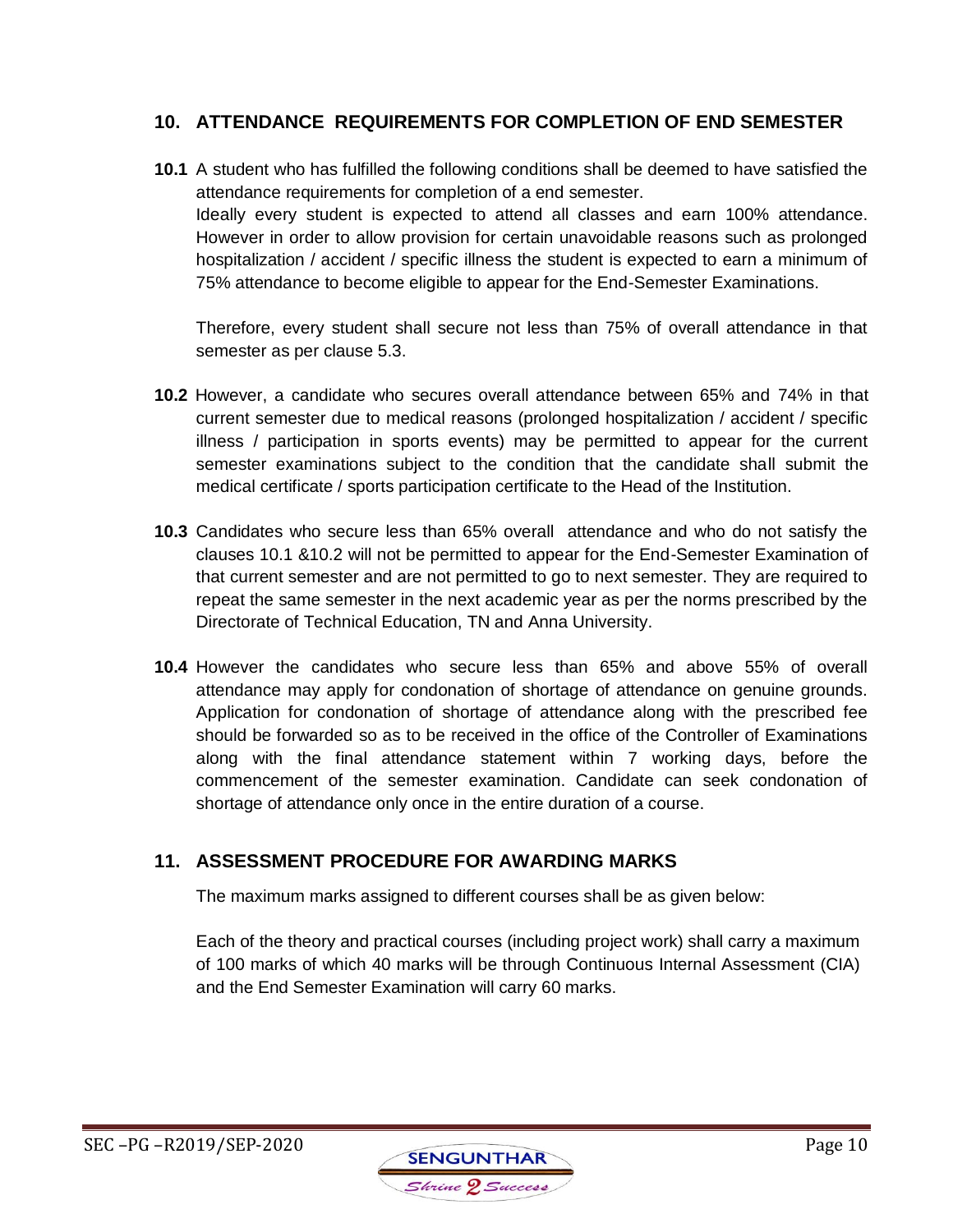**11.1** The marks for the continuous assessment shall be awarded as per the procedure given below:

### **(i) Theory Courses**

For theory courses specified in curriculum out of 100 marks, the maximum marks for Continuous Internal Assessment is fixed as 40 marks and the End Semester Examination carries 60 marks.

The End Semester Examinations for theory and laboratory courses will be of 3 hours duration (Forenoon: 10.00 a.m. – 1.00 p.m., Afternoon: 2.00 p.m. – 5.00 p.m.) and shall normally be conducted between October and December during the odd semesters and between April and June during the even semesters.

The End Semester Examination is mandatory requirement for passing the course and every student should appear for the examination for theory, laboratory courses and project work.

Continuous Internal Assessment tests are conducted by the Internal Exam Cell of the college. Continuous Internal Assessment comprises three tests and their weightages are given below.

| Continuous Internal<br>Assessments (CIA) | Portion of<br>the Syllabus | <b>Duration</b><br>οf<br><b>CIA</b> | Max. Exam<br>Mark | <b>CIA</b><br>Mark<br>Allocation |
|------------------------------------------|----------------------------|-------------------------------------|-------------------|----------------------------------|
| Co-curricular<br>Component*              |                            |                                     |                   | 10                               |
| <b>Internal Assessment 1</b>             | $1\frac{1}{2}$ units       | $1\frac{1}{2}$ hours                | 50 marks          | 10                               |
| Internal Assessment 2                    | $1\%$ units                | $1\frac{1}{2}$ hours                | 50 marks          | 10                               |
| Internal Assessment 3                    | 2 units                    | 3 hours                             | 50 marks          | 10                               |
| Total                                    |                            |                                     |                   | 40                               |

Continuous Internal Assessment marks for Co-curricular component related to the subjects offered in that semester are awarded as below on submission of subject wise report to the faculty concerned:

- Online learning
- Quiz
- Webinar
- Micro projects
- Industrial component
- Assignment / Report

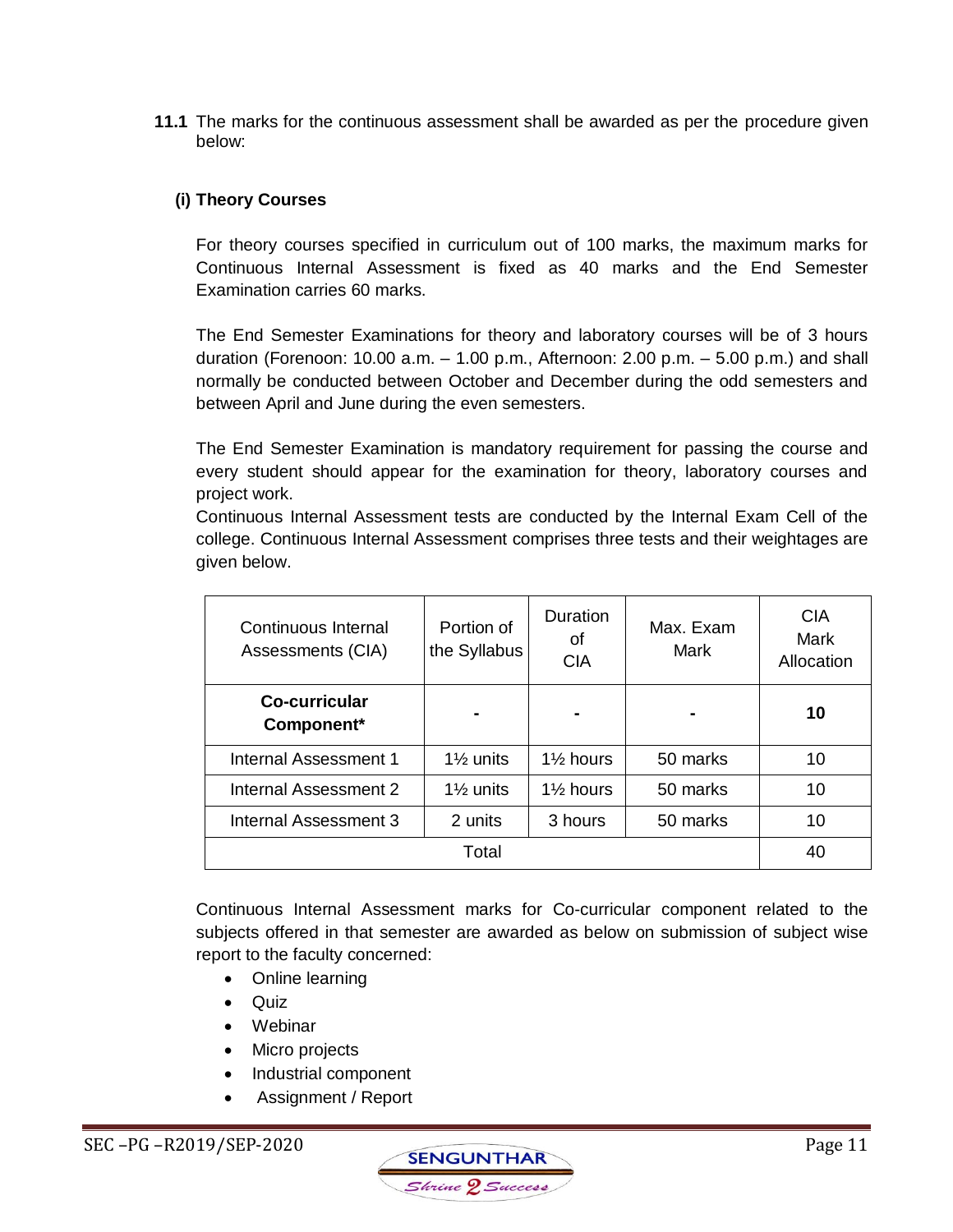In case a student has not appeared for the assessment due to medical reasons (hospitalization / accident / specific illness) or due to participation in the College / University / State / National / International level Sports events with prior permission from the Head of the Department / Principal, a reassessment may be given at the end of the semester after getting approval from the Head of the Department through the concerned course instructor.

### **(ii) Practical Courses**

For Laboratory Course, out of 100 marks, the maximum marks for Continuous Internal Assessment (CIA) is fixed as 40 marks and the End Semester Examination carries 60 marks. Every laboratory exercise / experiment shall be evaluated based on the student performance during the laboratory class and the student's laboratory records are maintained. There shall be at least one assessment test. The criteria for arriving at the observation mark (20 marks) shall be decided in the respective course committee meeting. Mark of each laboratory class should be rounded to the nearest higher integer for assessment of internal marks. The End Semester Practical Examination for laboratory courses will be of 3 hours duration and shall normally be conducted between October and December during the odd semesters and between April and June during the even semesters.

The student who fails in the laboratory course shall reappear for the same in the subsequent end semester exams.

| Category                | <b>CIA Mark</b> |  |
|-------------------------|-----------------|--|
| <b>Observation Mark</b> | 20              |  |
| <b>Record Mark</b>      | 10              |  |
| Model Exam              | 10              |  |
| Total                   | 40              |  |

### **(iii) Other Employability Enhancement Courses**

**(a)** The Seminar / Case study - Course - is to be considered as purely INTERNAL (with 100% internal marks only). Every student is expected to present a minimum of 2 seminars before the evaluation committee and for each seminar, marks can be equally apportioned. The three members committee appointed by Head of the Department will evaluate the seminar and at the end of the semester the marks can be consolidated and taken as the final mark. The evaluation shall be based on the seminar paper (30%), presentation (40%) and response to the questions asked during presentation (30%).

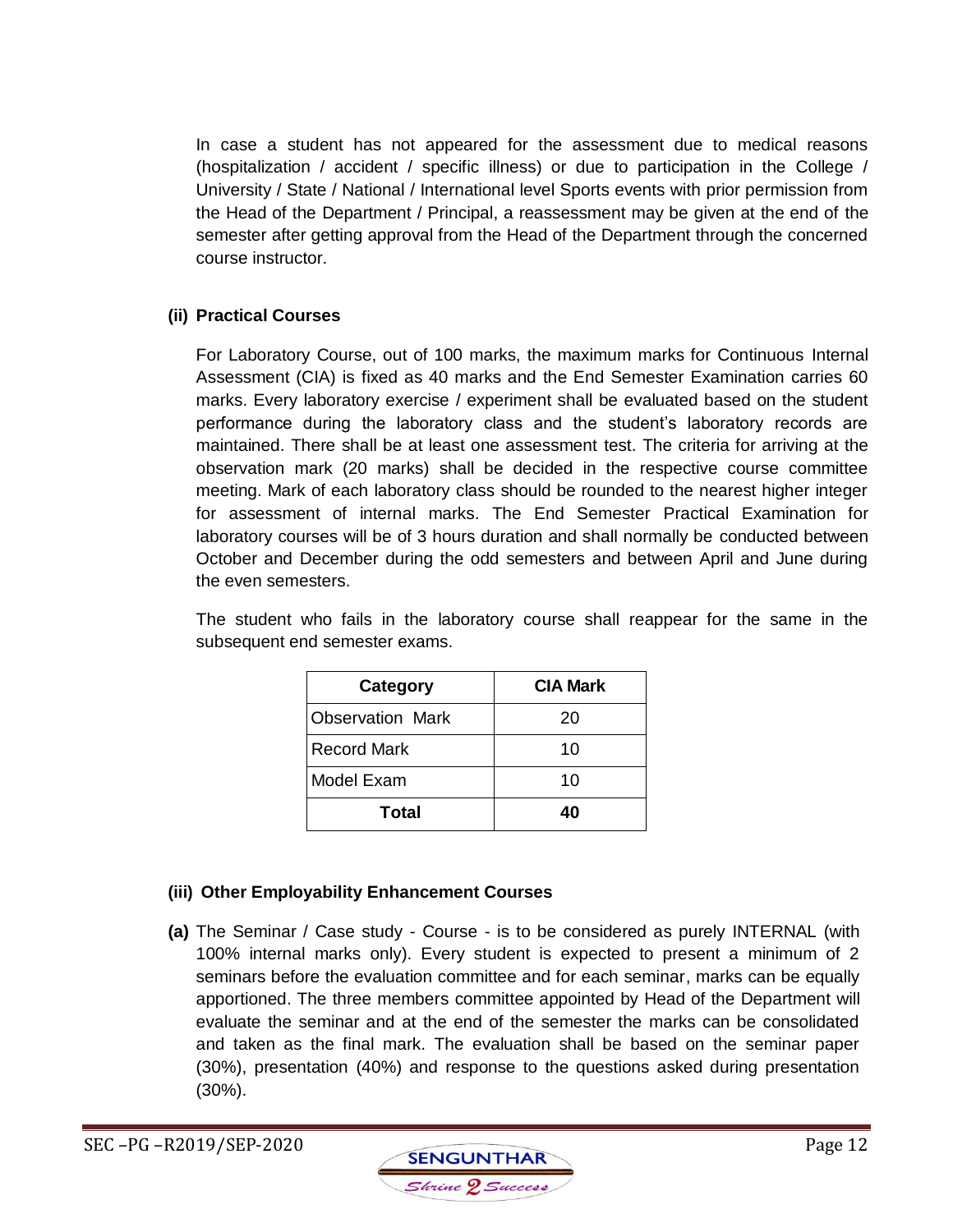**(b)** The Industrial / Practical Training shall carry 100 marks and shall be evaluated through internal assessment only. At the end of Industrial / Practical training / internship / Summer Project, the candidate shall submit a certificate from the organization where he / she has undergone training and a brief report. The evaluation will be made based on this report and a Viva-Voce Examination, conducted internally by a three member Departmental Committee constituted by the Head of the Institution. Certificates submitted by the candidate shall be attached to the mark list sent by the Head of the Department.

### **11.2 Assessment for Value Added Course**

The one / two credit course shall carry 100 marks and shall be evaluated through **Continuous Internal Assessments only**. Two Assessments shall be conducted during the semester by the Department concerned. The total marks obtained in the tests shall be reduced to 100 marks and rounded to the nearest integer. A committee consisting of the Head of the Department, staff handling the course and a senior Faculty member nominated by the Head of the Institution shall monitor the evaluation process. The list of students along with the marks and the grades earned may be forwarded to the Controller of Examinations for appropriate action atleast one month before the commencement of End Semester Examinations.

#### **11.3 Assessment for Online Courses**

Students may be permitted to credit one online course (which are provided with certificate) subject to a maximum of three credits. The approved list of online courses will be provided by the Centre for Academic courses from time to time. This online course of 3 credits can be considered instead of one elective course. The student needs to obtain certification or credit to become eligible for writing the End Semester Examination to be conducted by Anna University. The course shall be evaluated through the End Semester Examination only conducted by Controller of Examinations.

- **11.4** Internal marks approved by the Head of the Institution shall be displayed by the respective Head of the Departments within 5 days from the last working day.
- **11.5** Every teacher is required to maintain an 'ATTENDANCE AND ASSESSMENT RECORD' which consists of attendance marked in each lecture or practical or project work class, the test marks and the record of class work (topics covered), separately for each course. This should be submitted to the Head of the Department periodically (at least three times in a semester) for checking the syllabus coverage and the records of test marks and attendance. The Head of the department will put his signature and date after due verification. At the end the semester, the record should be verified by the Head of the institution who will keep this document in safe custody (for five years). The university or any inspection team appointed by the University may inspect the records of attendance and assessments of both current and previous semesters.

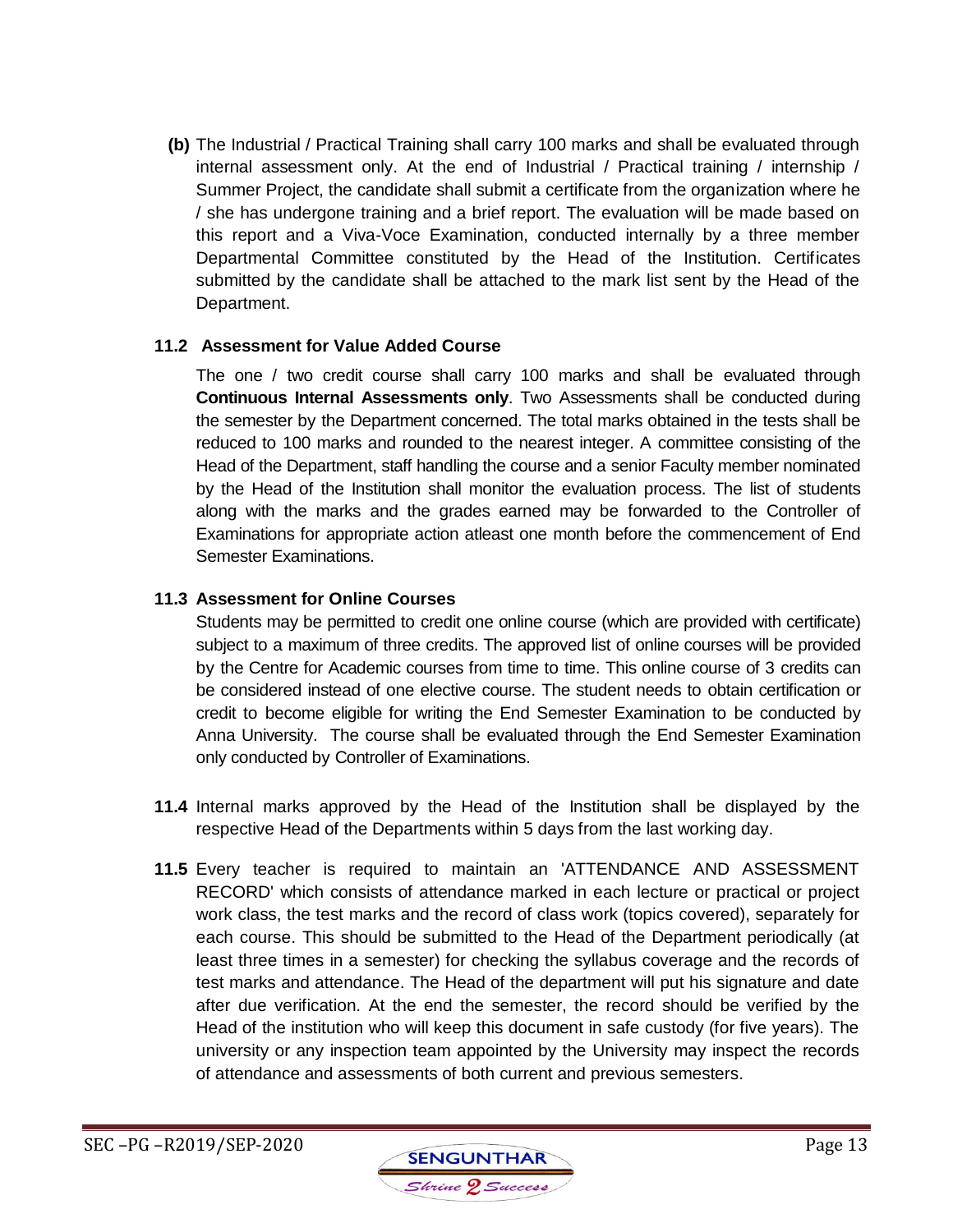# **12. REQUIREMENTS FOR APPEARING FOR SEMESTER EXAMINATION**

- **12.1** A candidate shall normally be permitted to appear for the University examinations of the current semester if he/she has satisfied the semester completion requirements as per clause 10.1 & 10.2 and has registered for examination in all courses of the current semester.
- **12.2** Further, registration is mandatory for all the courses in the current semester as well as for arrear(s) course(s) for the university examinations failing which, the candidate will not be permitted to move to the higher semester.
- **12.3** A student who has passed all the courses prescribed in the curriculum for the award of the degree shall not be permitted to re-enroll to improve his/her marks in a course or the aggregate marks / CGPA.

### **13. UNIVERSITY EXAMINATIONS**

**13.1** There shall be an End Semester Examination of 3 hours duration in each lecture based course. The examinations shall ordinarily be conducted between October and December during the odd semesters and between April and June in the even semesters. For the practical examinations (including project work), both internal and external examiners shall be appointed by the College.

#### **13.2 WEIGHTAGE**

The following will be the weightage for different courses.

| i) Lecture or Lecture cum Tutorial based course |          |
|-------------------------------------------------|----------|
| Continuous Internal Assessment                  | 40 Marks |
| End Semester Examination                        | 60 Marks |
| ii) Laboratory based courses                    |          |
| Continuous Internal Assessment                  | 40 Marks |
| <b>End Semester Examination</b>                 | 60 Marks |
| iii) Project work                               |          |
| Continuous Internal Assessment                  | 40 Marks |
| <b>Evaluation of Project Report</b>             |          |
| <b>By External Examiner</b>                     | 60 Marks |
| Viva-Voce Examination                           |          |

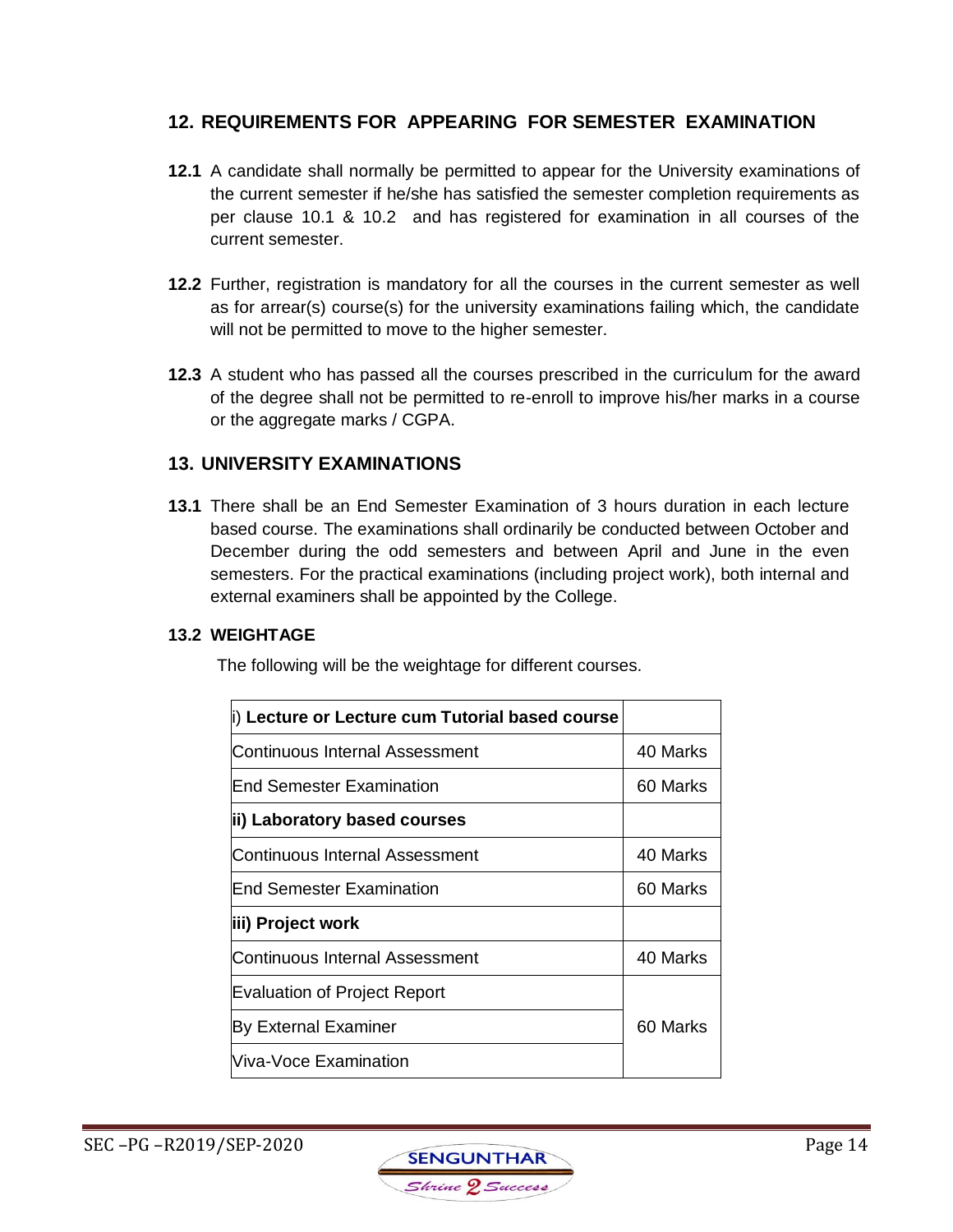# **14. PASSING REQUIREMENTS**

- **14.1** A candidate who secures not less than 50% of total marks prescribed for the course with a minimum of 50% of the marks prescribed for each of the course of the End-Semester University Examination in both theory and practical courses shall be declared to have passed in the course and acquired the relevant number of credits.
- **14.2** If a student fails to secure a pass in a particular course, it is mandatory that he/she shall reappear for the examinations in that course during the subsequent semester when examination is conducted in that course.
- **14.3** If the course, in which the student has failed, is a professional elective or an open elective, the student may be permitted to register for the same course, earn continuous assessment marks and attend the End Semester Examination or any other professional elective or open elective course in the subsequent semesters, attend the classes and fulfill the attendance requirements.
- **14.4** The internal assessment marks obtained by the candidate in the first appearance shall be retained and considered valid for three attempts. From the third attempt if a candidate fails to obtain pass marks (continuous assessment + End Semester Examinations) as per clause 14.1 then the candidate declared to have passed their examination if he/she secures a minimum of 50% marks prescribed for end semester examinations alone.
- **14.5** If a student fails to secure a pass in a laboratory course, the student shall register for the course again during the subsequent semester.
- **14.6** If a student fails to secure a pass in project work, the student shall register for the course again during the subsequent semester.
- **14.7** If a student has failed in the final semester examination he/ she may be allowed to register for the course in the next semester itself.

# **15.AWARD OF LETTER GRADES**

**15.1** All assessments of a course will be evaluated on absolute marks basis. However, for the purpose of reporting the performance of a candidate, letter grades, each carrying certain number of points, will be awarded as per the range of total marks (out of 100) obtained by the candidate in each subject as detailed below:

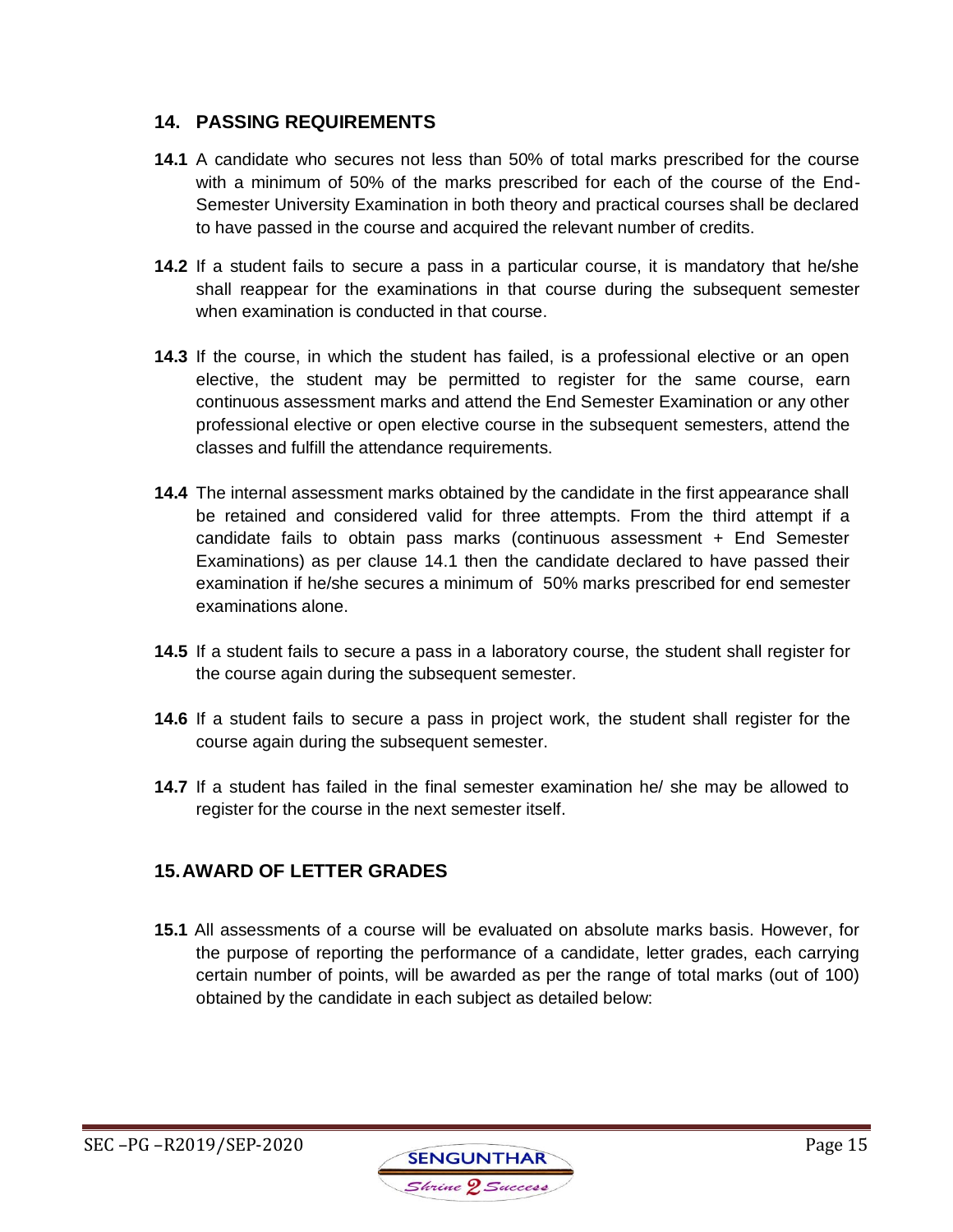| <b>Letter Grade</b> |                  | Grade<br><b>Points</b> | <b>Marks Range</b> |
|---------------------|------------------|------------------------|--------------------|
|                     | Outstanding      | 10                     | $91 - 100$         |
| A+                  | <b>Excellent</b> | 9                      | $81 - 90$          |
| A                   | Very Good        | 8                      | $71 - 80$          |
| B+                  | Good             |                        | $61 - 70$          |
| В                   | Average          | 6                      | $50 - 60$          |
| <b>RA</b>           | Reappearance     | 0                      | $50$               |
| AB                  | Absent           |                        |                    |
| W                   | Withdrawal       |                        |                    |

A student is deemed to have passed and acquired the corresponding credits in a particular course if he/she obtains any one of the following grades: "O", "A+", "A", "B+","B", "RA" denotes Reappearance required for the examinations in the course. "AB" denotes absent for the particular course. "W" denotes withdrawal from the exam for the particular course. The grades RA and W will figure both in Marks Sheet as well as in Result Sheet. But if the grade RA is given to a Laboratory Course / Project work / Seminar and any other EEC course, the attendance requirements (vide clause 10) should be satisfied.

The grades O, A+, A, B+, B obtained for the one credit course shall figure in the Mark sheet under the title 'Value Added Courses'. The Courses for which the grades are RA, W will not figure in the mark sheet.

### **15.2 GRADE SHEET**

After declaration of the results, Grade Sheets will be issued to each student which will contain the following details:

- The college in which the candidate has studied.
- The list of courses enrolled during the semester and the grades scored.
- The Grade Point Average (GPA) for the semester and
- The Cumulative Grade Point Average (CGPA) of all courses enrolled from first semester onwards.

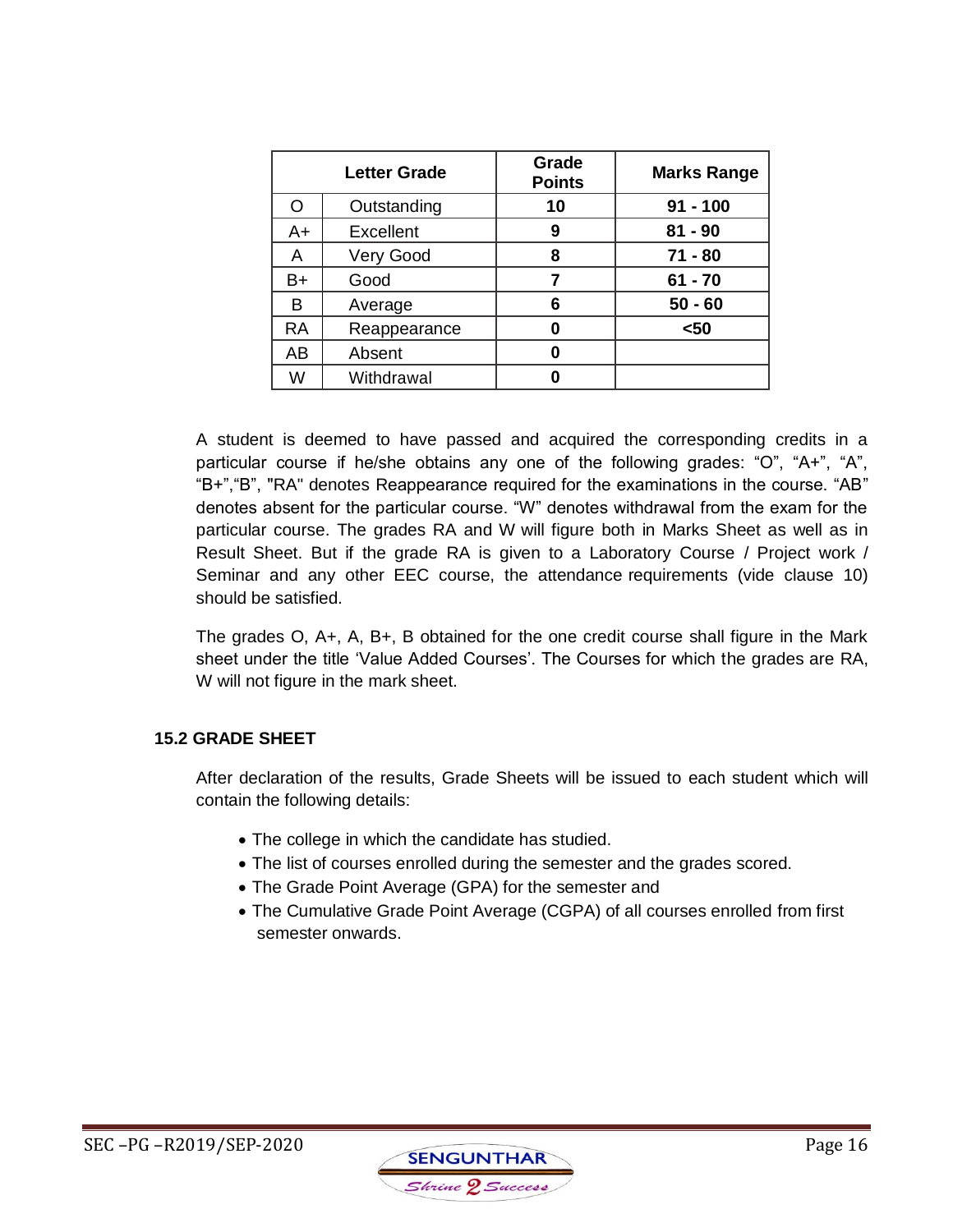GPA for a semester is the ratio of the sum of the products of the number of credits for courses acquired and the corresponding points to the sum of the number of credits for the courses acquired in the semester. CGPA will be calculated in a similar manner, considering all the courses registered from first semester. RA grades will be excluded for calculating GPA and CGPA.

$$
GPA = \frac{\sum (Credits \text{ Acquired} \times \text{Grade Points})}{\sum (Credits \text{ Acquired})}
$$

$$
CGPA = \frac{i=1}{\sum_{i=1}^{n} C_i}
$$

where

**Ci** is the number of credits assigned to the course

**GP**<sup>i</sup> is the Grade point corresponding to the grade obtained for each Course **n** is number of all Courses successfully cleared during the particular semester in the case of GPA and during all the semesters in the case of CGPA.

# **16. ELIGIBILITY FOR THE AWARD OF THE DEGREE**

- **16.1** A student shall be declared to be eligible for the award of the PG Degree (M.E.) provided the student as
	- i.Successfully gained the required number of total credits as specified in the curriculum corresponding to the student's programme within the stipulated time.
	- ii.Successfully completed the course requirements, appeared for the End-Semester examinations and passed all the subjects prescribed in all the 4 semesters within a maximum period of 4 years reckoned from the commencement of the first semester to which the candidate was admitted.
	- iii.Successfully passed any additional courses prescribed by the College. No disciplinary action pending against the student.
	- iv.The award of Degree must have been approved by the Syndicate of the University.

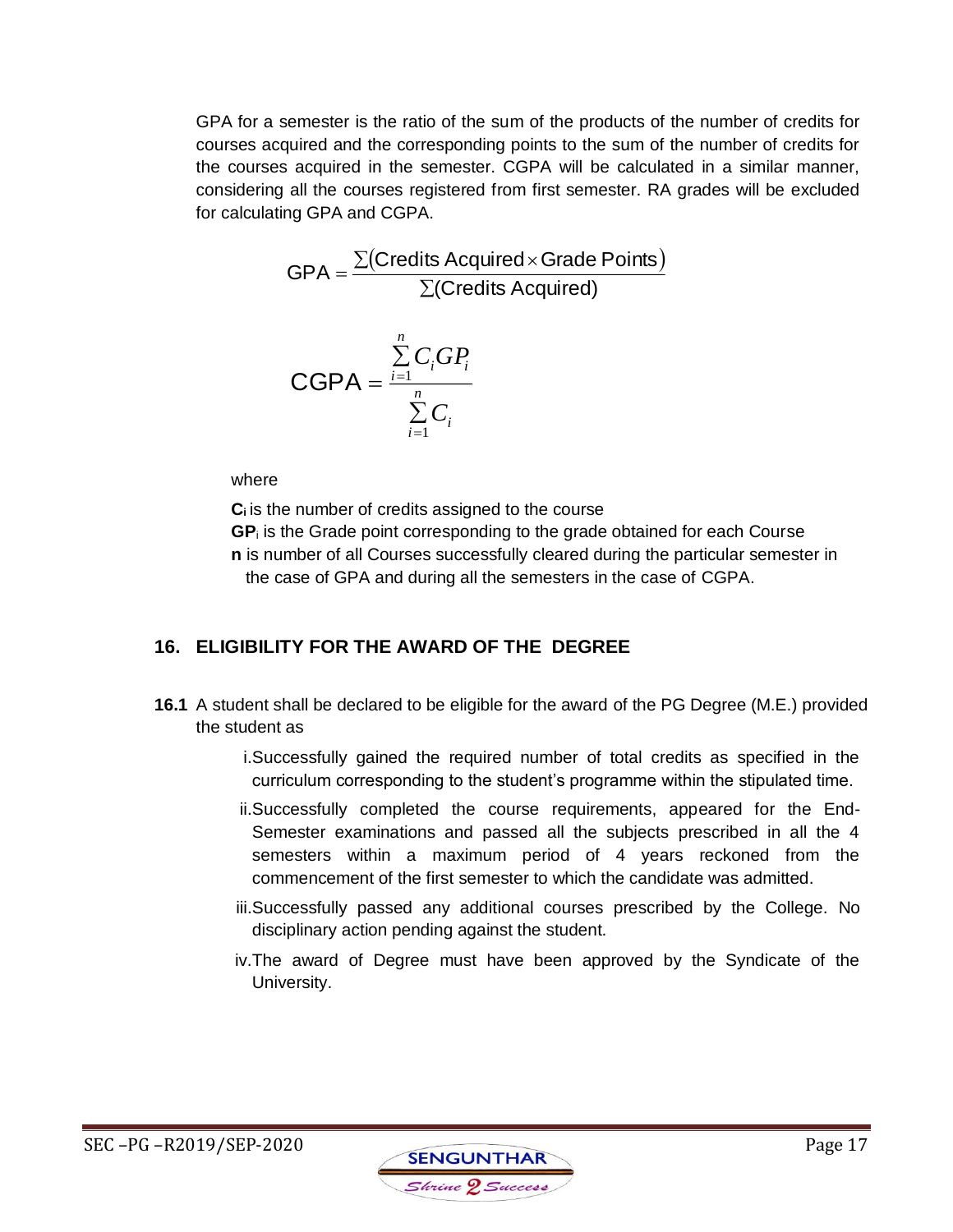### **17. CLASSIFICATION OF THE DEGREE AWARDED**

### **17.1 FIRST CLASS WITH DISTINCTION**

A Student who satisfies the following conditions shall be declared to have passed the examination in **First class with Distinction**:

- Should have passed the examination in all the courses of all the four semesters in the student's First Appearance within **three** years, which includes authorized break of study of one year (if availed). Withdrawal from examination will not be considered as an appearance.
- Should have secured a CGPA of not less than **8.50.**
- Should NOT have been prevented from writing end Semester examination due to lack of attendance in any of the courses.

### **17.2 FIRST CLASS**

A student who satisfies the following conditions shall be declared to have passed the examination in **First class**:

- Should have passed the examination in all the courses of all four semesters **within three years**, which includes one year of authorized break of study (if availed) or prevention from writing the End Semester Examination due to lack of attendance (if applicable).
- Should have secured a CGPA of not less than **7.00.**

# **17.3 SECOND CLASS**

All other students (not covered in clauses 17.1 and 17.2) who qualify for the award of the degree shall be declared to have passed the examination in **Second Class**. A student who is absent in End Semester Examination in a course / project work after having registered for the same shall be considered to have appeared in that examination (except approved withdrawal from end semester examinations as per clause 18) for the purpose of classification.

# **18. REVALUATION**

A candidate can apply for revaluation of his / her semester examination answer paper in a theory course, within a week from the declaration of results, on payment of a prescribed fee through proper application to the Controller of Examinations through the Head of Institution. The Controller of Examinations will arrange for the revaluation and the results will be intimated to the candidate concerned through the Head of the Institution. Revaluation is not permitted for practical courses and for project work.

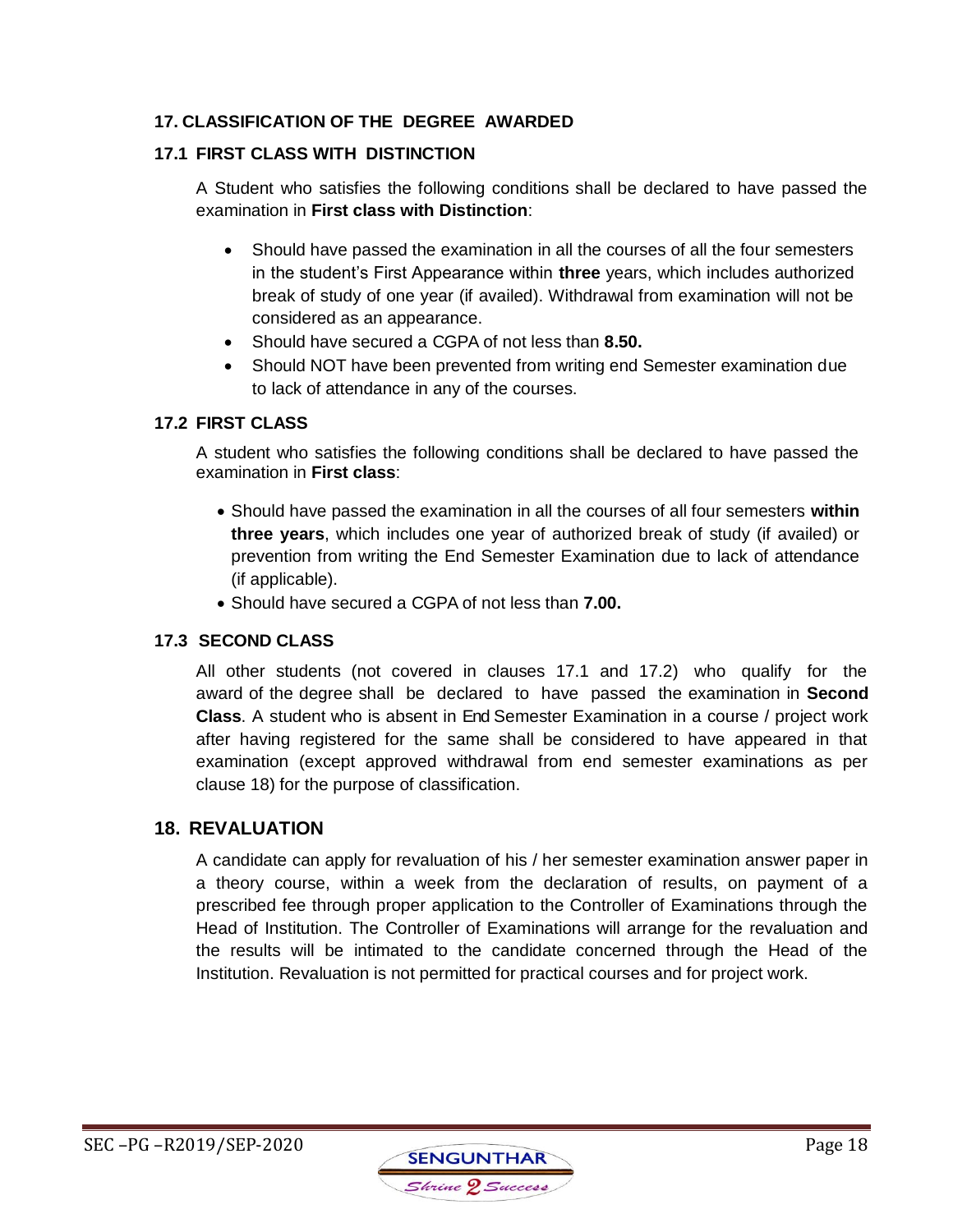# **19.PROVISION FOR WITHDRAWAL FROM EXAMINATION**

A candidate, may for valid reasons with prior application, be granted permission to

- **19.1** Withdraw from appearing for the examination of any one course or consecutive examinations of more than one course in a semester examination.
- **19.2** Such withdrawal shall be permitted only once during the entire period of study of the degree programme.
- **19.3** Withdrawal of application is valid only if it is made within 10 days prior to the Commencement of the examination in that course or courses and recommended by the Head of the institution and approved by the Controller of Examinations.
- **19.4** Even though the requirement of mandatory is 10 days notice, applications for Withdrawal for special cases under extraordinary conditions will be considered on the merit of the case.
- **19.5** Withdrawal shall not be construed as an appearance for the eligibility of a candidate for First Class with Distinction.
- **19.6** Withdrawal from the End Semester Examination is NOT applicable to arrear subjects of previous semesters.
- **19.7** The candidate shall reappear for the withdrawn courses during the examination conducted in the immediate semester.
- **19.8** Withdrawal shall not be permitted in the final semester examinations.
- **19.9** Withdrawal shall not be permitted for all papers in a semester. He/she has to appear at least for one paper in a semester. Otherwise he/she shall be considered as break of study.

### **20.PROVISION FOR AUTHORIZED BREAK OF STUDY**

**20.1** Break of Study shall be granted only once for valid reasons for a maximum of one year during the entire period of study of the degree programme. However, in extraordinary situation the candidate may apply for additional break of study not exceeding another one year by paying prescribed fee for break of study. If a candidate intends to temporarily discontinue the programme in the middle of the semester for valid reasons, and to rejoin the programme in a subsequent year, permission may be granted based on the merits of the case provided he / she applies to the DOTE, University, in advance, but not later than the last date for registering for the end semester examination of the semester in question, through the Head of the Institution stating the reasons therefore and the probable date of rejoining the programme. However, if the candidate has not